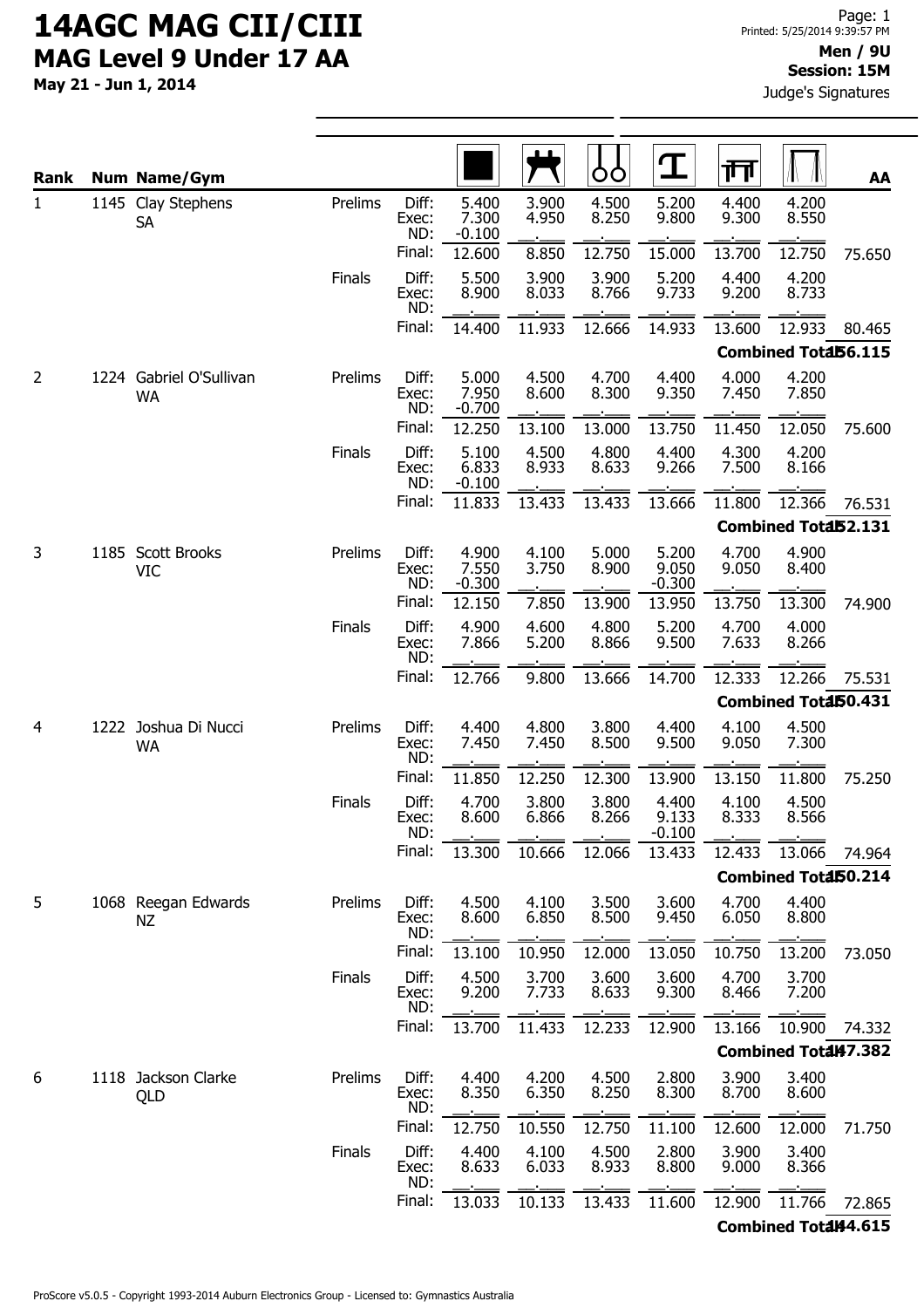May 21 - Jun 1, 2014

| Rank           | <b>Num Name/Gym</b>                    |               |                       |                            |                | OO             | $\mathbf T$                | 帀                          |                            | AA     |
|----------------|----------------------------------------|---------------|-----------------------|----------------------------|----------------|----------------|----------------------------|----------------------------|----------------------------|--------|
| $\overline{7}$ | 1057 Cameron Malone<br><b>NSW</b>      | Prelims       | Diff:<br>Exec:<br>ND: | 4.600<br>7.900             | 4.300<br>6.850 | 3.500<br>7.800 | 4.400<br>9.250<br>$-0.100$ | 4.100<br>7.800             | 3.200<br>8.800             |        |
|                |                                        |               | Final:                | 12.500                     | 11.150         | 11.300         | 13.550                     | 11.900                     | 12.000                     | 72.400 |
|                |                                        | Finals        | Diff:<br>Exec:<br>ND: | 4.600<br>8.633             | 4.600<br>5.266 | 3.800<br>6.866 | 4.400<br>9.133<br>$-0.300$ | 4.100<br>8.133             | 3.200<br>9.300             |        |
|                |                                        |               | Final:                | 13.233                     | 9.866          | 10.666         | 13.233                     | 12.233                     | 12.500                     | 71.731 |
|                |                                        |               |                       |                            |                |                |                            |                            | Combined Total44.131       |        |
| 8              | 1121 Jack Riek<br>QLD                  | Prelims       | Diff:<br>Exec:<br>ND: | 4.200<br>8.000             | 4.000<br>7.150 | 4.200<br>8.650 | 3.000<br>9.000             | 3.900<br>7.500             | 3.500<br>8.300             |        |
|                |                                        |               | Final:                | 12.200                     | 11.150         | 12.850         | 12.000                     | 11.400                     | 11.800                     | 71.400 |
|                |                                        | <b>Finals</b> | Diff:<br>Exec:<br>ND: | 4.000<br>8.700             | 4.000<br>7.100 | 4.200<br>8.733 | 3.000<br>8.833             | 3.900<br>8.800             | 2.700<br>8.650             |        |
|                |                                        |               | Final:                | 12.700                     | 11.100         | 12.933         | 11.833                     | 12.700                     | 11.350                     | 72.616 |
|                |                                        |               |                       |                            |                |                |                            |                            | Combined Total44.016       |        |
| 9              | 1059 Gabriel Swan-Mclean<br><b>NSW</b> | Prelims       | Diff:<br>Exec:<br>ND: | 4.900<br>7.750             | 3.000<br>5.550 | 3.600<br>8.900 | 3.600<br>9.300             | 4.100<br>6.750<br>$-0.300$ | 4.300<br>8.600             |        |
|                |                                        |               | Final:                | 12.650                     | 8.550          | 12.500         | 12.900                     | 10.550                     | 12.900                     | 70.050 |
|                |                                        | Finals        | Diff:<br>Exec:<br>ND: | 4.900<br>9.100             | 3.700<br>4.933 | 3.700<br>9.200 | 3.600<br>9.366             | 4.100<br>7.100             | 4.300<br>8.566             |        |
|                |                                        |               | Final:                | 14.000                     | 8.633          | 12.900         | 12.966                     | 11.200                     | 12.866                     | 72.565 |
|                |                                        |               |                       |                            |                |                |                            |                            | Combined Total42.615       |        |
| 10             | 1058 Ethan Stathakis<br><b>NSW</b>     | Prelims       | Diff:<br>Exec:<br>ND: | 4.400<br>8.000             | 4.200<br>4.850 | 4.200<br>8.850 | 4.400<br>8.000             | 3.900<br>8.600             | 3.500<br>8.100             |        |
|                |                                        |               | Final:                | 12.400                     | 9.050          | 13.050         | 12.400                     | 12.500                     | 11.600                     | 71.000 |
|                |                                        | <b>Finals</b> | Diff:<br>Exec:<br>ND: | 4.300<br>8.100             | 4.500<br>4.500 | 3.500<br>8.466 | 3.600<br>9.366             | 3.900<br>9.333             | 3.200<br>7.700             |        |
|                |                                        |               | Final:                | 12.400                     | 9.000          | 11.966         | 12.966                     | 13.233                     | 10.900                     | 70.465 |
|                |                                        |               |                       |                            |                |                |                            |                            | Combined Total41.465       |        |
| 11             | 1120 Finlay Kroon<br>QLD               | Prelims       | Diff:<br>Exec:<br>ND: | 3.800<br>7.950             | 3.600<br>7.700 | 4.000<br>8.500 | 2.800<br>9.000             | 3.900<br>8.450             | 3.000<br>9.050             |        |
|                |                                        |               | Final:                | 11.750                     | 11.300         | 12.500         | 11.800                     | 12.350                     | 12.050                     | 71.750 |
|                |                                        | <b>Finals</b> | Diff:<br>Exec:<br>ND: |                            | 3.700<br>8.866 | 4.000<br>8.633 | 2.800<br>9.033             | 3.900<br>7.933             | 3.000<br>8.200             |        |
|                |                                        |               | Final:                |                            | 12.566         | 12.633         | 11.833                     | 11.833                     | 11.200                     | 60.065 |
|                |                                        |               |                       |                            |                |                |                            |                            | <b>Combined TotaB1.815</b> |        |
| 12             | 1119 Darius Hadi<br>QLD                | Prelims       | Diff:<br>Exec:<br>ND: | 3.900<br>6.850<br>$-0.300$ | 2.800<br>6.550 | 2.200<br>8.300 | 2.800<br>7.900             | 3.600<br>8.450             | 3.100<br>7.900             |        |
|                |                                        |               | Final:                | 10.450                     | 9.350          | 10.500         | 10.700                     | 12.050                     | 11.000                     | 64.050 |
|                |                                        | <b>Finals</b> | Diff:<br>Exec:<br>ND: | 4.000<br>9.000             | 2.800<br>6.966 | 2.200<br>8.533 | 2.800<br>8.500             | 3.600<br>8.600             | 2.300<br>8.333             |        |
|                |                                        |               | Final:                | 13.000                     | 9.766          | 10.733         | 11.300                     | 12.200                     | 10.633                     | 67.632 |
|                |                                        |               |                       |                            |                |                |                            |                            | <b>Combined TotaB1.682</b> |        |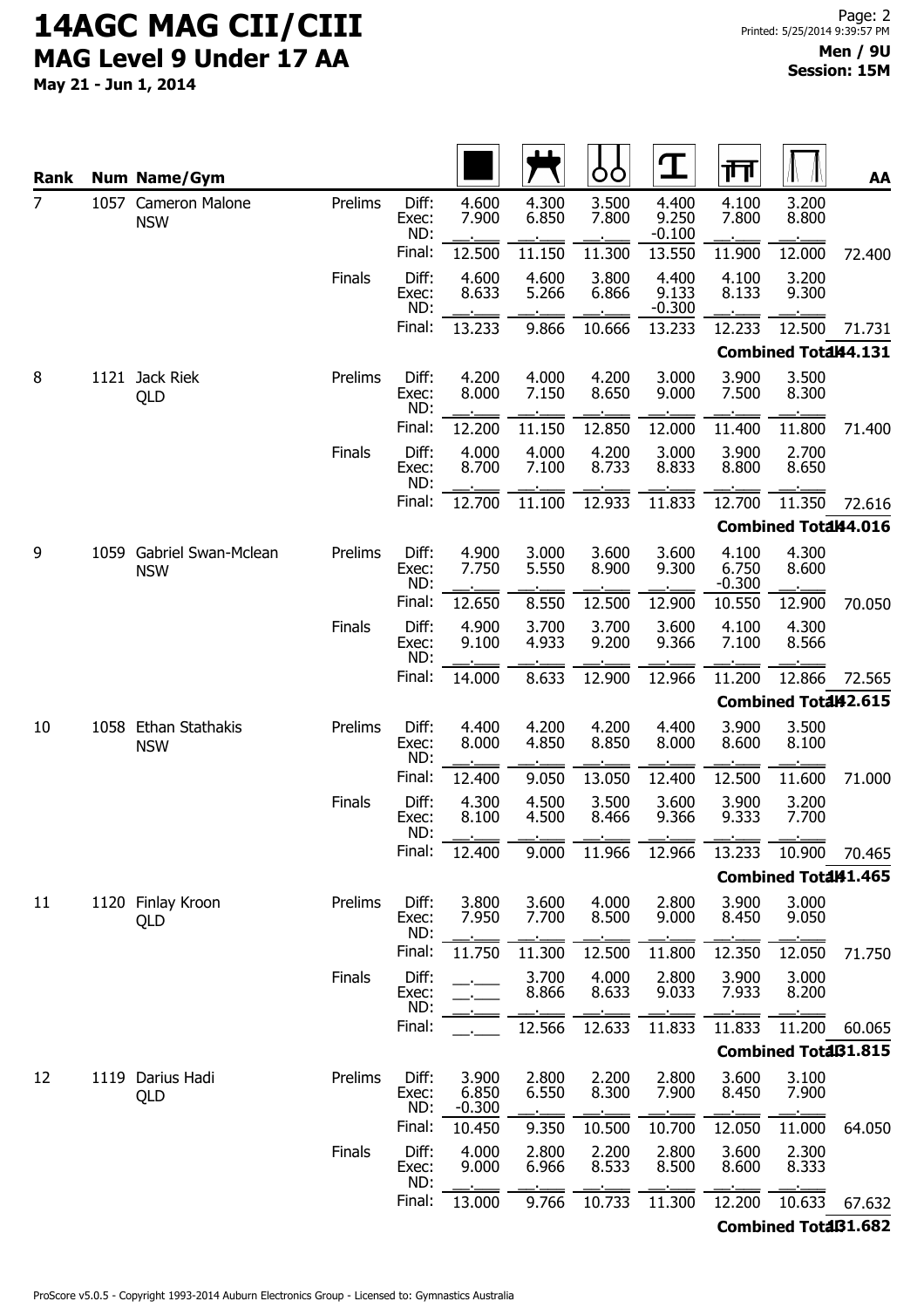May 21 - Jun 1, 2014

| <b>Rank</b> | <b>Num Name/Gym</b>               |               |                       |                            |                | O              | $\mathbf T$                | गा             |                             | AA     |
|-------------|-----------------------------------|---------------|-----------------------|----------------------------|----------------|----------------|----------------------------|----------------|-----------------------------|--------|
| 13          | 1143 Kurt Benton<br><b>SA</b>     | Prelims       | Diff:<br>Exec:<br>ND: | 4.400<br>8.200             | 3.900<br>5.000 | 2.200<br>8.900 | 2.800<br>8.350             | 3.000<br>6.600 | 2.400<br>9.000              |        |
|             |                                   |               | Final:                | 12.600                     | 8.900          | 11.100         | 11.150                     | 9.600          | 11.400                      | 64.750 |
|             |                                   | Finals        | Diff:<br>Exec:<br>ND: | 4.400<br>7.466<br>$-0.100$ | 3.300<br>7.000 | 2.200<br>8.600 | 2.800<br>7.633<br>$-0.100$ | 3.200<br>9.133 | 2.400<br>8.800              |        |
|             |                                   |               | Final:                | 11.766                     | 10.300         | 10.800         | 10.333                     | 12.333         | 11.200                      | 66.732 |
|             |                                   |               |                       |                            |                |                |                            |                | <b>Combined TotaB1.482</b>  |        |
| 14          | 1223 Harrison Jones<br><b>WA</b>  | Prelims       | Diff:<br>Exec:<br>ND: | 3.300<br>5.550<br>$-0.300$ | 3.400<br>5.200 | 3.300<br>8.250 | 2.800<br>8.600<br>$-0.100$ | 3.400<br>6.900 | 2.500<br>6.950<br>$-4.000$  |        |
|             |                                   |               | Final:                | 8.550                      | 8.600          | 11.550         | 11.300                     | 10.300         | 5.450                       | 55.750 |
|             |                                   | Finals        | Diff:<br>Exec:<br>ND: | 4.100<br>6.700             | 3.400<br>6.800 | 3.300<br>8.133 | 2.800<br>8.266<br>$-0.100$ | 3.400<br>6.366 | 2.600<br>7.433<br>$-4.000$  |        |
|             |                                   |               | Final:                | 10.800                     | 10.200         | 11.433         | 10.966                     | 9.766          | 6.033                       | 59.198 |
|             |                                   |               |                       |                            |                |                |                            |                | <b>Combined Total14.948</b> |        |
| 15          | 1060 Jack Sweeney<br><b>NSW</b>   | Prelims       | Diff:<br>Exec:<br>ND: | 4.100<br>8.100             | 3.300<br>6.900 |                | 3.000<br>8.700             | 3.600<br>7.550 | 2.700<br>7.700              |        |
|             |                                   |               | Final:                | 12.200                     | 10.200         |                | 11.700                     | 11.150         | 10.400                      | 55.650 |
|             |                                   | Finals        | Diff:<br>Exec:<br>ND: | 4.100<br>8.600             | 3.600<br>7.100 |                | 3.000<br>8.966             | 3.100<br>7.733 | 2.700<br>7.466              |        |
|             |                                   |               | Final:                | 12.700                     | 10.700         |                | 11.966                     | 10.833         | 10.166                      | 56.365 |
|             |                                   |               |                       |                            |                |                |                            |                | Combined Total12.015        |        |
| 16          | 1189 William Shurey<br><b>VIC</b> | Prelims       | Diff:<br>Exec:<br>ND: | 4.000<br>7.050             | 3.700<br>4.800 | 3.200<br>6.000 | 2.800<br>8.400             | 3.200<br>7.600 | 2.400<br>7.100              |        |
|             |                                   |               | Final:                | 11.050                     | 8.500          | 9.200          | 11.200                     | 10.800         | 9.500                       | 60.250 |
|             |                                   | Finals        | Diff:<br>Exec:<br>ND: |                            | 3.300<br>5.066 | 3.200<br>5.666 | 2.800<br>7.933             | 3.200<br>9.166 | 2.400<br>8.300              |        |
|             |                                   |               | Final:                |                            | 8.366          | 8.866          | 10.733                     | 12.366         | 10.700                      | 51.031 |
|             |                                   |               |                       |                            |                |                |                            |                | Combined Total11.281        |        |
| 17          | 1225 Joseph Spellacy<br><b>WA</b> | Prelims       | Diff:<br>Exec:<br>ND: | 4.500<br>6.600<br>$-0.300$ | 3.400<br>5.800 | 3.500<br>7.750 | 3.600<br>8.250             | 4.500<br>7.350 | 3.800<br>5.800              |        |
|             |                                   |               | Final:                | 10.800                     | 9.200          | 11.250         | 11.850                     | 11.850         | 9.600                       | 64.550 |
|             |                                   | Finals        | Diff:<br>Exec:<br>ND: |                            |                | 3.700<br>8.300 | 3.600<br>8.500<br>$-0.100$ | 4.500<br>7.866 | 3.700<br>6.266              |        |
|             |                                   |               | Final:                |                            |                | 12.000         | 12.000                     | 12.366         | 9.966                       | 46.332 |
|             |                                   |               |                       |                            |                |                |                            |                | <b>Combined Total10.882</b> |        |
| 18          | 1186 Robert Crea<br><b>VIC</b>    | Prelims       | Diff:<br>Exec:<br>ND: | 4.300<br>7.550             | 3.200<br>6.000 | 3.200<br>7.950 | 3.000<br>8.300             | 4.000<br>7.000 | 2.500<br>8.050              |        |
|             |                                   |               | Final:                | 11.850                     | 9.200          | 11.150         | 11.300                     | 11.000         | 10.550                      | 65.050 |
|             |                                   | <b>Finals</b> | Diff:<br>Exec:<br>ND: | 4.300<br>7.566             | 3.000<br>6.766 | 3.500<br>8.866 | 3.000<br>8.833<br>$-0.100$ |                |                             |        |
|             |                                   |               | Final:                | 11.866                     | 9.766          | 12.366         | 11.733                     |                |                             | 45.731 |

Combined Total10.781